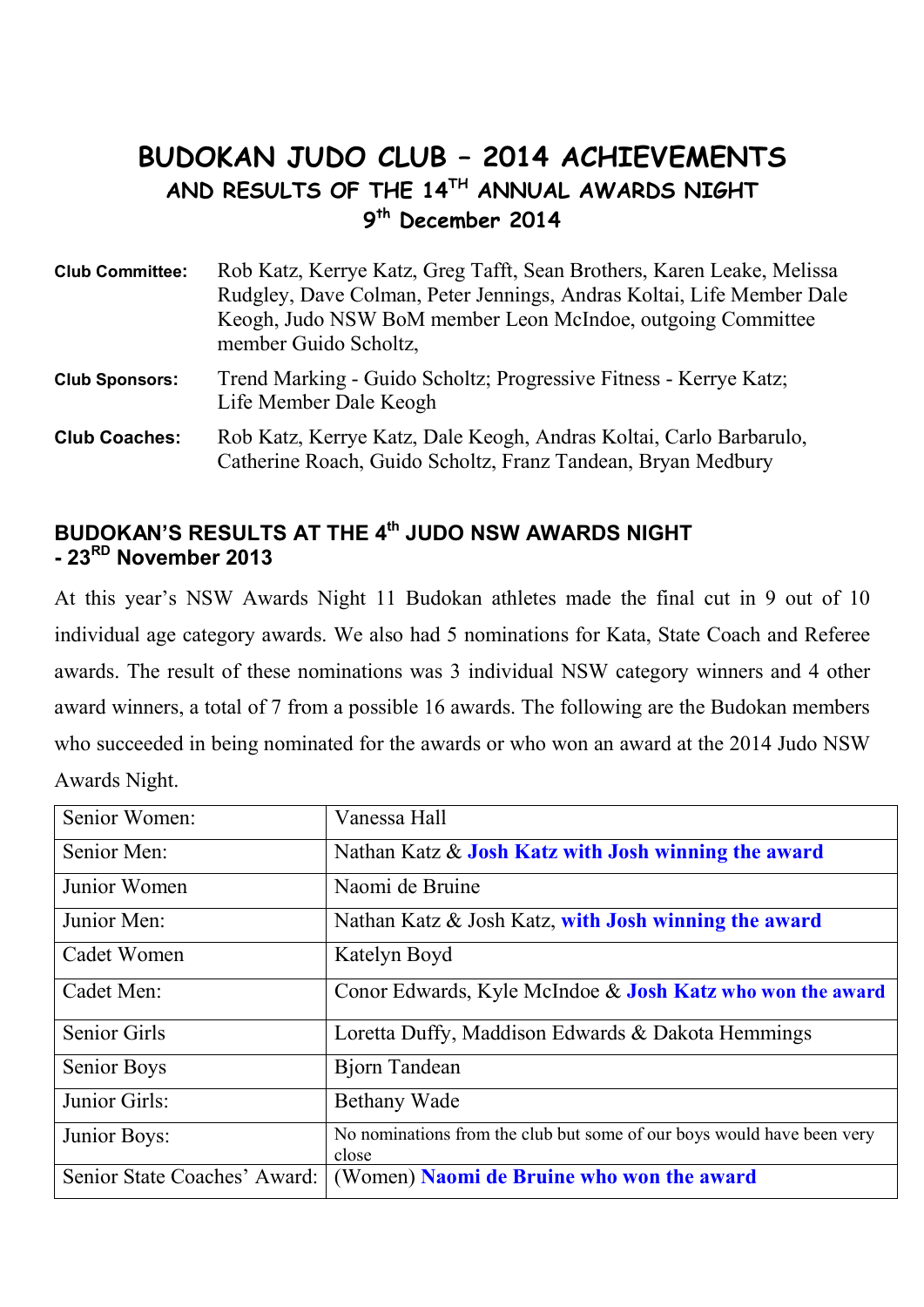|                                | Senior State Coaches' Award: (Men) Josh Katz & Cameron Leishman who won the award |
|--------------------------------|-----------------------------------------------------------------------------------|
|                                | Junior State Coach's Award: (Boys) Diadre Te Rauna who won the award              |
| Kata Award:                    | Naomi de Bruine                                                                   |
| <b>Most Promising Referee:</b> | <b>Franz Tandean who won the award</b>                                            |

Congratulations to all of these athletes – you are great ambassadors for our club.

This year we also have had 4 new Black Belt gradings in the club and all are for athletes aged 16 to 18 years which is a great achievement: Naomi de Bruine and Amber McIndoe were graded in November and Cameron Leishman and Josh Katz were graded in June this year. Later this year, Josh was also presented with the NSW Black Belt Register's Black Belt Rookie of the Year award for his performance in competition as a new Black Belt.

There are many reasons why the club set new standards of performance and achievements in  $2014$ 

• **Membership:** This time last year the club had 106 registered members which has remained steady but we also have 5 temporary members. We also had a membership high of 123 which was above our target so this is encouraging.

### • **Regarding our Dojo and our Training Schedule:**

- o **The Showground:** We continue to work with the Council including the Mayor and our local MP to ensure that plans for the Showground and the NSW Government's Urban Activation Project consider our location and the services we provide.
- o **Training Sessions:** All our sessions are well attended with strong growth across all groups. The "all-ages" Saturday session is still very popular and this year we introduced a Sunday morning session for a small group of elite Seniors to help them progress their international competitiveness. Together with our partner clubs from Aikido and BBJ in what we have recently called the "Budokan Training Centre", this venue is now used 27 hours and 7 days per week and we have plans to expand on this next year.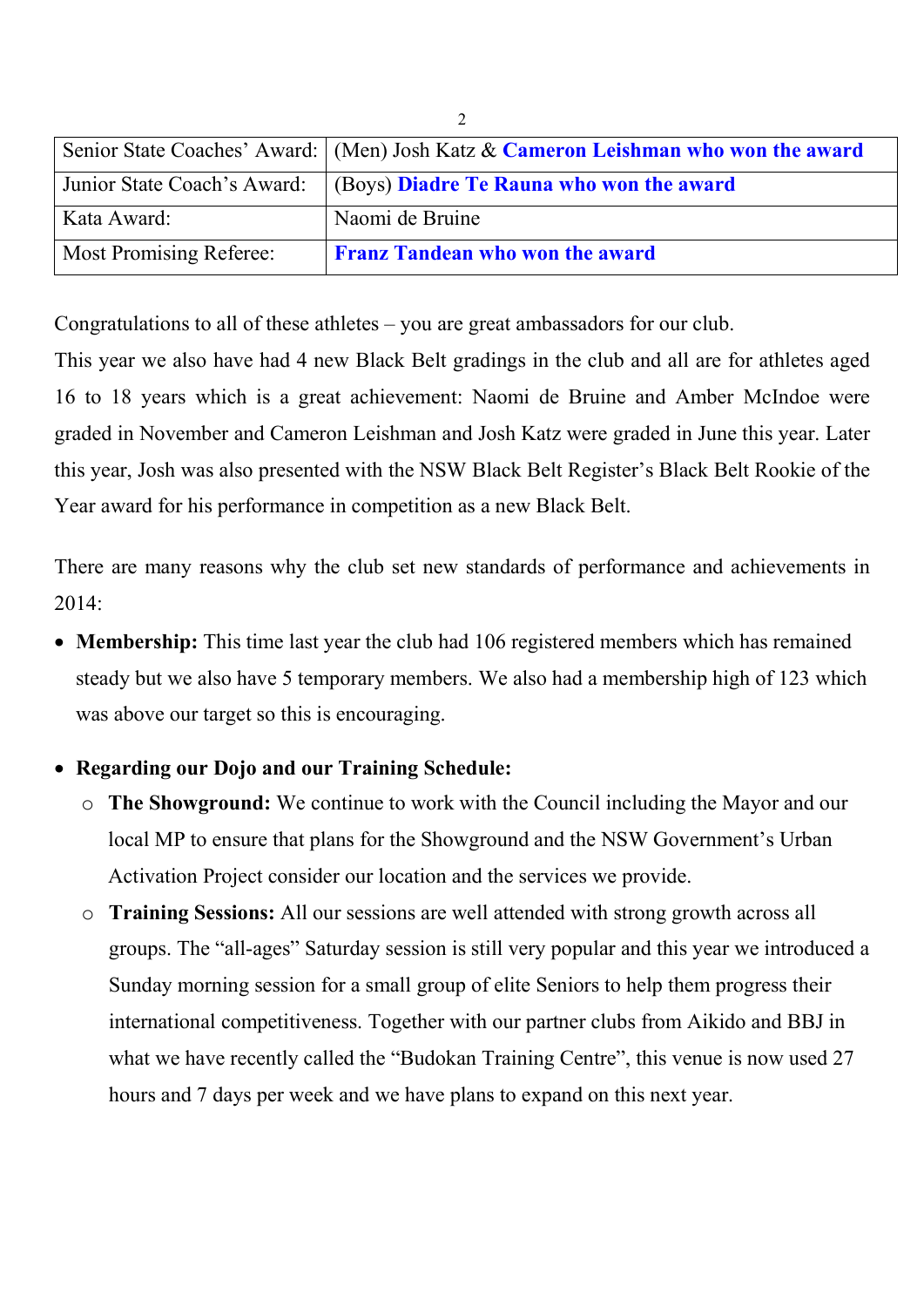#### • **Member Services and Promotion:**

- o **Website:** Our thanks again to Guido for continuing to sponsor our fantastic website and to both Guido and Melissa for keeping it current. Unfortunately we were so busy this year that we couldn't produce our Budokan DVD Montage for the Nationals, but we still plan to produce DVDs for the club's members in the future.
- o **Fundraising and Athlete Sponsorship:** Financially, we are still quite healthy but will probably need to increase the fees next year and be a little more careful with our spending to build a contingency fund. We are grateful to everyone who has supported our fundraising activities this year and a special thanks to Karen Leake for coordinating the Bunnings BBQ and to Steve Rudgley who facilitated a donation of \$500 from the Parramatta Lions Club.

We continue to fund athletes and coaches who represent NSW at Nationals and who represent Australia at international events, or who attend courses and camps. The value of this sponsorship is significant and provides tangible support to club members who are prepared to make a major commitment to their sport. I suspect that there is no other club in the country that supports its athletes and coaches to the extent that Budokan does.

- o **Awards:** In addition to the Judo NSW awards nominations and wins acknowledged earlier, Zach Colman won the Young Achiever Award for the Hills Shire at the NewsLocal Awards dinner and Naomi de Bruine was a finalist in the Blacktown City Sports Awards Sportsperson of the Year. Amber Rudgley also won an ASC Sportsperson Award and Conor Edwards won the Senior Chifley Sports Champion of the Year award. Congratulations! We encourage all Budokan members to apply for awards for recognition and grants offered by their local area agencies as well as various Government departments.
- **Judo Community Support:**
	- o Our aim last year was to maintain the positive trend in improvement to our performances on the mat which we believe has been achieved and to also to pick up momentum on our off-the-mat activities including merchandising, sponsorship and in being a model Judo club in the NSW Judo community which I believe we have also achieved. Thanks go to Greg Tafft and Belinda McIndoe for coordinating the club's volunteers at NSW events.

3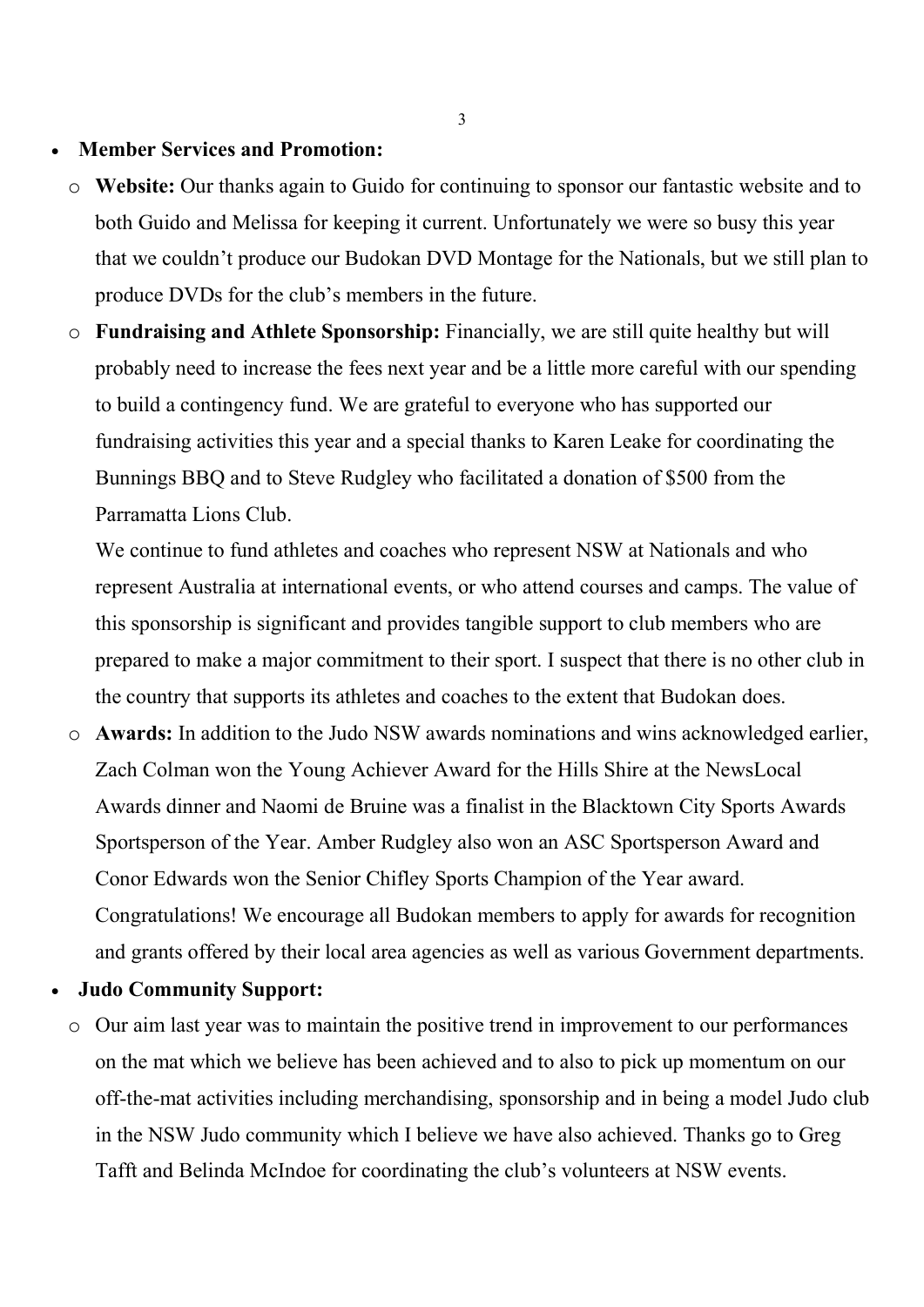#### **Our Athletes and Coaches:**

- **National Talent Identification and Development (NTID) Program**: Josh Katz, Cameron Leishman, Naomi de Bruine, Kyle McIndoe, Conor Edwards and Kiernan Tafft are Budokan's 6 representatives on the NTID Squad for 2015, with Kerrye as one of the two NSW Coordinators. Amber McIndoe was on the Squad in 2014 but injury prevented her participating for much of the year and as Nathan Katz will turn 20 in 2015, he also leaves the Squad. The squad comprises 25 athletes aged 15-19 years from all around Australia and provides enormous benefit via testing, local and international training camps and international competitions. Since the program started in 2007 Budokan has always had a strong presence on the NTID Squad. Highlights for these athletes in 2014 included training, competition and international camps at the AIS, in England, Germany, Japan, Hong Kong and Macau. With the Australian Sports Commission's Winning Edge Program, the JFA's High Performance Program, and the AIS Combat Centre and NTID program, there has never been better support available and opportunities for our elite Senior and Junior athletes. The club will continue to sponsor the training of all Budokan athletes on the NTID Squad.
- **Our Coaching Team:** Assisting us during both Junior and Senior sessions is the everreliable Dale Keogh and we really appreciate all her support. We now also now have the benefit of Carlo Barbarulo who assists in the Junior and Senior sessions and Franz Tandean who supports the Junior session. Carlo's business Pizza Alfresco provided the pizzas for our Awards Night and we are very grateful for his support. Our thanks to Andras Koltai and Dale who run the Wednesday session for our MONs group and who are assisted by Catherine Roach. We have received great support during our club sessions from far too many of our athletes to name them all. We very much appreciate the support provided by Guido Scholtz, Amber McIndoe, Nathan and Josh Katz, Cameron Leishman, Naomi de Bruine, and Maddison Edwards. Dieter Riechert from Vineyard Judo club also provides assistance to Junior sessions and this is acknowledged. We have developed a great culture in the club where many of our athletes support the club's coaches by attending classes and competitions for our younger athletes thereby mentoring the athletes and supporting their development. We commend you all on this display of community and club spirit.

4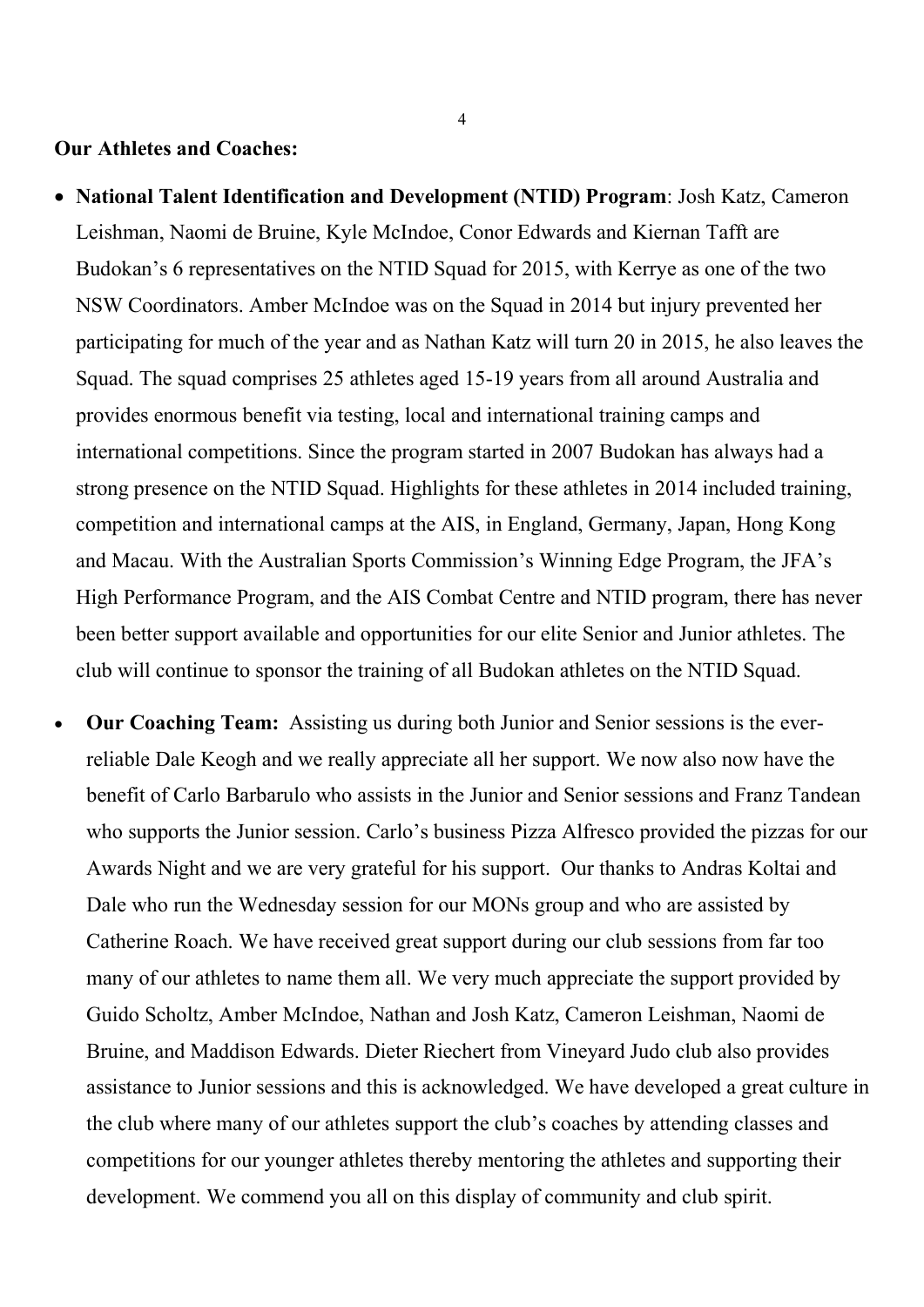### **Competition Participation and Performance –International Representation:**

We had 6 international representatives from Budokan this year: Nathan Katz, Josh Katz, Naomi de Bruine, Conor Edwards, Kyle McIndoe and Dale Keogh. A summary of their performances follows:

- Nathan Bronze in the Scottish Open in Juniors, Gold in Oceania in Juniors, winning a match at the Junior World Championships, and placing  $7<sup>th</sup>$  at the African Senior World Cup,  $7<sup>th</sup>$  at the Oceania Senior World Cup and  $5<sup>th</sup>$  at the Scottish Senior Open.
- Josh Gold in Cadets and Gold in Juniors at Oceania, Bronze at the Junior Open in Hong Kong, Silver in Cadets and Bronze in Juniors at the Macau Open, and competed in the Junior World Championships, and the Oceania Senior World Cup
- Naomi Gold in Juniors at Oceania, and  $7<sup>th</sup>$  at the Youth Olympics
- Conor Gold in Cadets at Oceania, Bronze at the Junior Open in Hong Kong, Silver in Cadets and Silver in Juniors at the Macau Open
- Kyle Silver in Cadets at Oceania
- Dale Gold in Kata at the Pan Pacific Championships (Randori-No-Kata), and Gold and Bronze in Kata at the OJU Championships (Ju-No-Kata and Katame-No-Kata)

### **State Representatives to the National Championships:**

In all, Budokan had 30 athletes compete in an unprecedented 43 divisions winning 28 medals, again the highest of any NSW club. Our athletes won:

8 x Gold, 10 x Silver, and 10 x Bronze medals with 6 athletes competing for Bronze This is the highest medal tally in Budokan's history at the Nationals. If Budokan was a State, we would have ranked 4th behind NSW, VIC and QLD.

| <b>Athlete</b><br>(Division) | <b>Budokan Athlete</b> | <b>Junior</b><br><b>Boys</b><br><b>Girls</b> |               | <b>Senior</b><br><b>Boys</b> /<br><b>Girls</b> | <b>Cadet</b><br><b>Boys</b> /<br><b>Girls</b> | <b>Junior</b><br><b>M/W</b> | <b>Senior</b><br><b>M/W</b> |  |
|------------------------------|------------------------|----------------------------------------------|---------------|------------------------------------------------|-----------------------------------------------|-----------------------------|-----------------------------|--|
|                              | Bethany WADE           | U/40                                         | <b>BRONZE</b> |                                                |                                               |                             |                             |  |
| ∽                            | Rauiri EDWARDS         | U/34                                         | U/P           |                                                |                                               |                             |                             |  |

5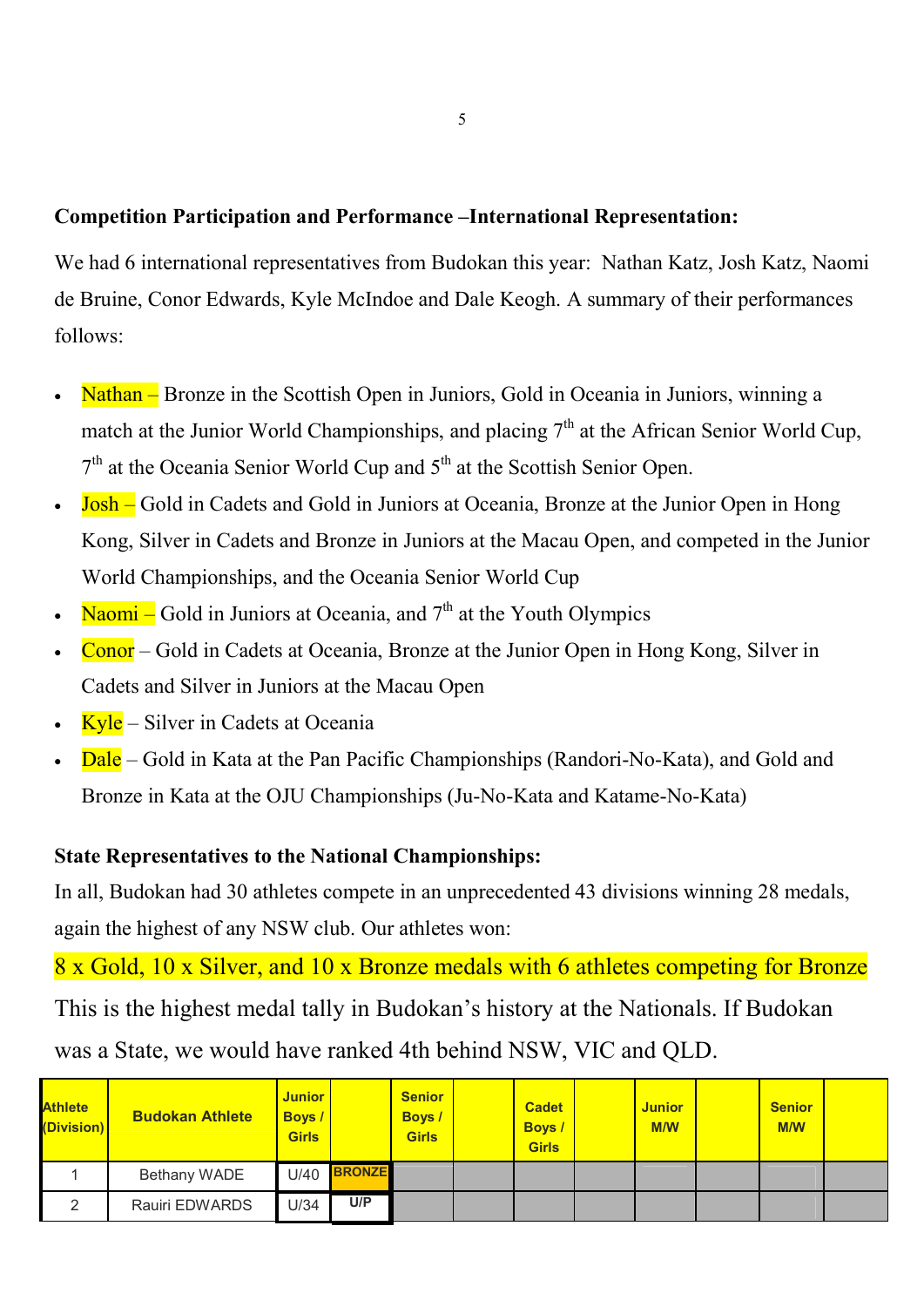| 3                | Finn TAFFT                 | U/34 | 5 <sup>th</sup> |                         |                 |                         |                 |      |                 |                       |                 |
|------------------|----------------------------|------|-----------------|-------------------------|-----------------|-------------------------|-----------------|------|-----------------|-----------------------|-----------------|
| 4                | Diadre (Dee) Te Rauna      | U/34 | <b>BRONZE</b>   |                         |                 |                         |                 |      |                 |                       |                 |
| 5                | Alex DJAMIRZE              | U/38 | <b>BRONZE</b>   |                         |                 |                         |                 |      |                 |                       |                 |
| 6                | <b>Maddison EDWARDS</b>    |      |                 | U/40                    | <b>GOLD</b>     |                         |                 |      |                 |                       |                 |
| $\overline{7}$   | Saskia BROTHERS            |      |                 | U/44                    | <b>Withdrew</b> |                         |                 |      |                 |                       |                 |
| 8                | Amber RUDGLEY              |      |                 | U/57                    | <b>SILVER</b>   |                         |                 |      |                 |                       |                 |
| $\boldsymbol{9}$ | Loretta DUFFY              |      |                 | U/63                    | <b>BRONZE</b>   |                         |                 |      |                 |                       |                 |
| 10               | <b>Bernhard TANDEAN</b>    |      |                 | U/36                    | U/P             |                         |                 |      |                 |                       |                 |
| 11               | Zach COLMAN                |      |                 | U/40                    | 7 <sup>th</sup> |                         |                 |      |                 |                       |                 |
| 12               | Xavier TAFFT               |      |                 | U/55                    | <b>SILVER</b>   |                         |                 |      |                 |                       |                 |
| 13               | <b>Oliver KORACA</b>       |      |                 | U/60                    | U/P             |                         |                 |      |                 |                       |                 |
| 14               | <b>Uros NIKOLIC</b>        |      |                 | U/60                    | <b>GOLD</b>     |                         |                 |      |                 |                       |                 |
| 15               | <b>Bjorn TANDEAN</b>       |      |                 | U/60                    | <b>SILVER</b>   |                         |                 |      |                 |                       |                 |
| 16               | Katelyn BOYD               |      |                 |                         |                 | U/44                    | <b>GOLD</b>     |      |                 |                       |                 |
|                  | Rachelle DUFFY             |      |                 | <b>Withdrew Injured</b> |                 | O/70                    |                 |      |                 |                       |                 |
| 17               | Lachlan BROTHERS           |      |                 |                         |                 | U/50                    | $5^{\text{th}}$ |      |                 |                       |                 |
| 18               | Shaheen<br>MOGHADAMSHAIDIE |      |                 |                         |                 | U/66                    | U/P             |      |                 |                       |                 |
| 19 (20)          | Kiernan TAFFT              |      |                 |                         |                 | U/55                    | <b>BRONZE</b>   | U/55 | <b>SILVER</b>   |                       |                 |
| 20(22)           | Hussain<br>MOGHADAMSHAIDIE |      |                 |                         |                 | U/60                    | <b>SILVER</b>   | U/60 | 5 <sup>th</sup> |                       |                 |
| 21(24)           | Liam STEWART               |      |                 |                         |                 | U/60                    | $5^{\text{th}}$ | U/60 | U/P             |                       |                 |
| 22(27)           | Josh KATZ                  |      |                 |                         |                 | U/60                    | <b>GOLD</b>     | U/60 | <b>GOLD</b>     | U/60                  | <b>BRONZE</b>   |
| 23(30)           | <b>Conor EDWARDS</b>       |      |                 |                         |                 | U/66                    | 5 <sup>th</sup> | U/66 | 5 <sup>th</sup> | U/66                  | U/P             |
| 24 (32)          | Kyle McINDOE               |      |                 |                         |                 | U/66                    | <b>GOLD</b>     | U/66 | <b>BRONZE</b>   |                       |                 |
| 25(35)           | Cameron LEISHMAN           |      |                 |                         |                 | U/73                    | <b>GOLD</b>     | U/73 | <b>BRONZE</b>   | U/73                  | 7 <sup>th</sup> |
|                  | Amber McINDOE              |      |                 |                         |                 | <b>Withdrew Injured</b> |                 | U/63 |                 | U/63                  |                 |
| 26 (37)          | Naomi DE BRUINE            |      |                 |                         |                 |                         |                 | U/70 | <b>SILVER</b>   | U/70                  | <b>BRONZE</b>   |
| 27 (39)          | Nathan KATZ                |      |                 |                         |                 |                         |                 | U/66 | <b>GOLD</b>     | U/66                  | <b>SILVER</b>   |
| 28 (40)          | Kiliane BEUNARD            |      |                 |                         |                 |                         |                 |      |                 | U/63                  | <b>SILVER</b>   |
| 29(41)           | Vanessa HALL               |      |                 |                         |                 |                         |                 |      |                 | U/70                  | <b>BRONZE</b>   |
| 29 (42)          | Vanessa HALL               |      |                 |                         |                 |                         |                 |      |                 | Open                  | <b>SILVER</b>   |
| 30(43)           | Carlo BARBARULO            |      |                 |                         |                 |                         |                 |      |                 | <b>Masters</b><br>Men | <b>SILVER</b>   |
| Kata             | Dale KEOGH                 |      |                 |                         |                 |                         |                 |      |                 | Ju-No Kata            | <b>GOLD</b>     |
| Kata             | Naomi DE BRUINE            |      |                 |                         |                 |                         |                 |      |                 | Nage-No-Kata          | <b>BRONZE</b>   |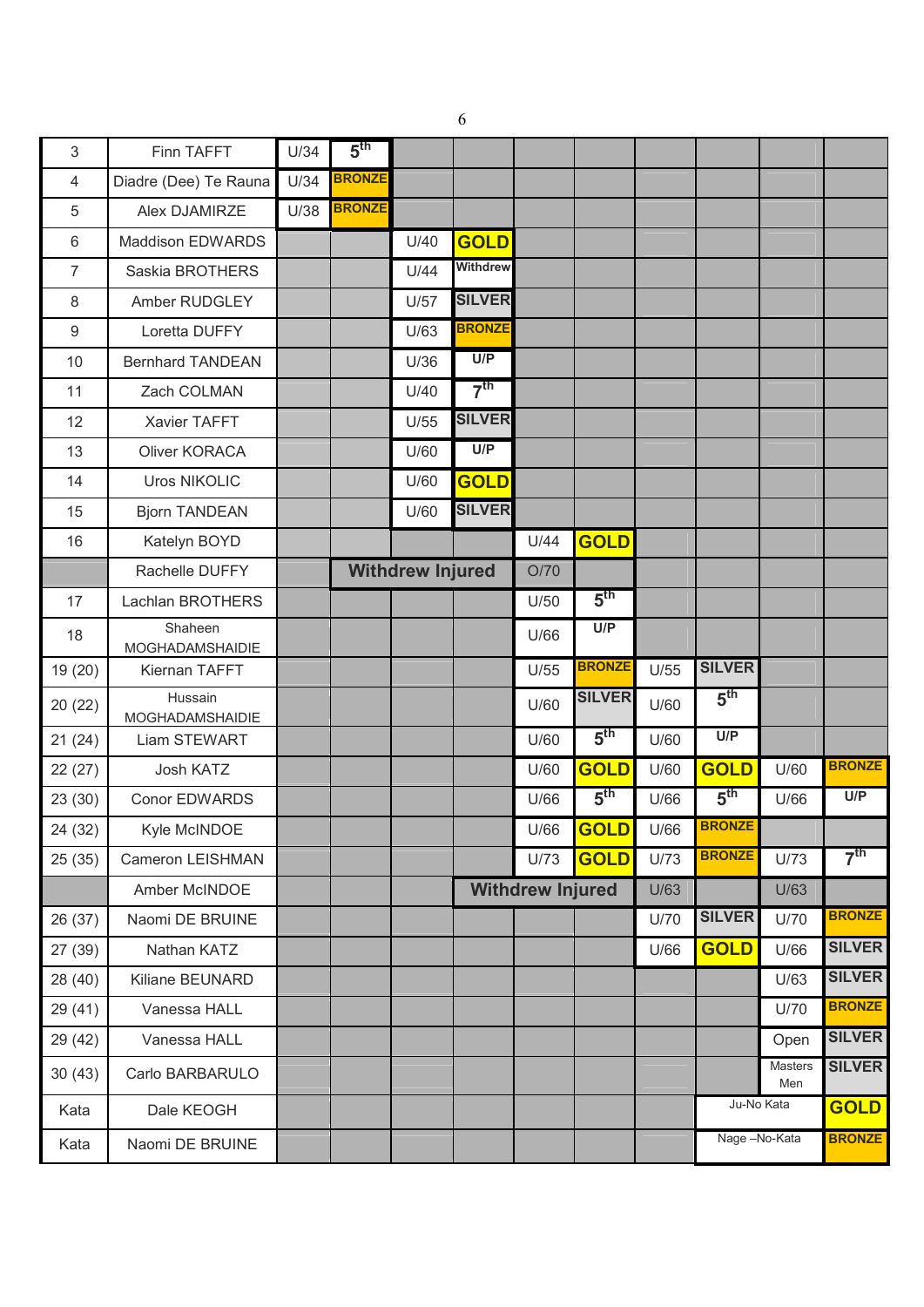# **Some Interesting Budokan Statistics for the 2014 Nationals**

- 6 sets of siblings competed; would have been 8 without injuries
- 3 athletes competed in 3 age categories (Josh Katz, Conor Edwards, and Cameron Leishman)
- 7 athletes competed in 2 age categories (Kiernan Tafft, Hussain Moghadamshaidie, Liam Stewart, Kyle McIndoe, Naomi de Bruine, Nathan Katz
- and Vanessa Hall) • 9 athletes competed in their first Australian Championships (Bethany Wade, Diadre Te Rauna, Loretta Duffy, Bernhard Tandean, Oliver Koraca, Hussain and Shaheen Moghadamshaidie and Carlo Barbarulo in the Masters)
- 9 first time medalists at Nationals (Bethany Wade, Diadre Te Rauna, Loretta Duffy, Hussain Moghadamshaidie, and Carlo Barbarulo, who were also competing in their first Nationals; also Alex Djamirze, Amber Rudgley, and Bjorn Tandean)
- Nathan Katz won his  $5<sup>th</sup>$  Junior Men's National medal and  $3<sup>rd</sup>$  Gold as well as his  $3<sup>rd</sup>$ Senior Men's medal with a Silver. He has now won 8 National Gold medals and 14 medals in 11 Nationals.
- Naomi de Bruine took her National medal tally to 13, with 5 Gold medals.
- Of the 3 athletes who competed in all 3 age categories, only Josh Katz medalled in all 3 performing for the first time in his career, a double Gold in Cadets and Juniors and achieving his first National Senior medal with a Bronze. He has now won 11 National medals, 6 of them Gold.
- Backing up their Cadet Gold medals from 2013, both Cameron Leishman and Kyle McIndoe also won Bronze in Juniors. Cam's National medal tally is now 11. Katelyn Boyd and Maddison Edwards also backed up their 2013 National Gold medals
- Commendation to Carlo Barbarulo who played in his first Nationals in the Masters Category despite carrying shoulder and knee injuries.
- At 13 National Championships in which Budokan has participated, 260 of our athletes competed in 342 divisions winning over 200 medals: 74 Gold, 49 Silver, and 83 Bronze

## **Budokan's participation in other major competitions:**

• This year **for the second year in a row** the club participated in all 5 State Open events (ACT, Queensland, Southern Cross, South Australia, and the Sydney International) plus the Nationals and also the Auckland Open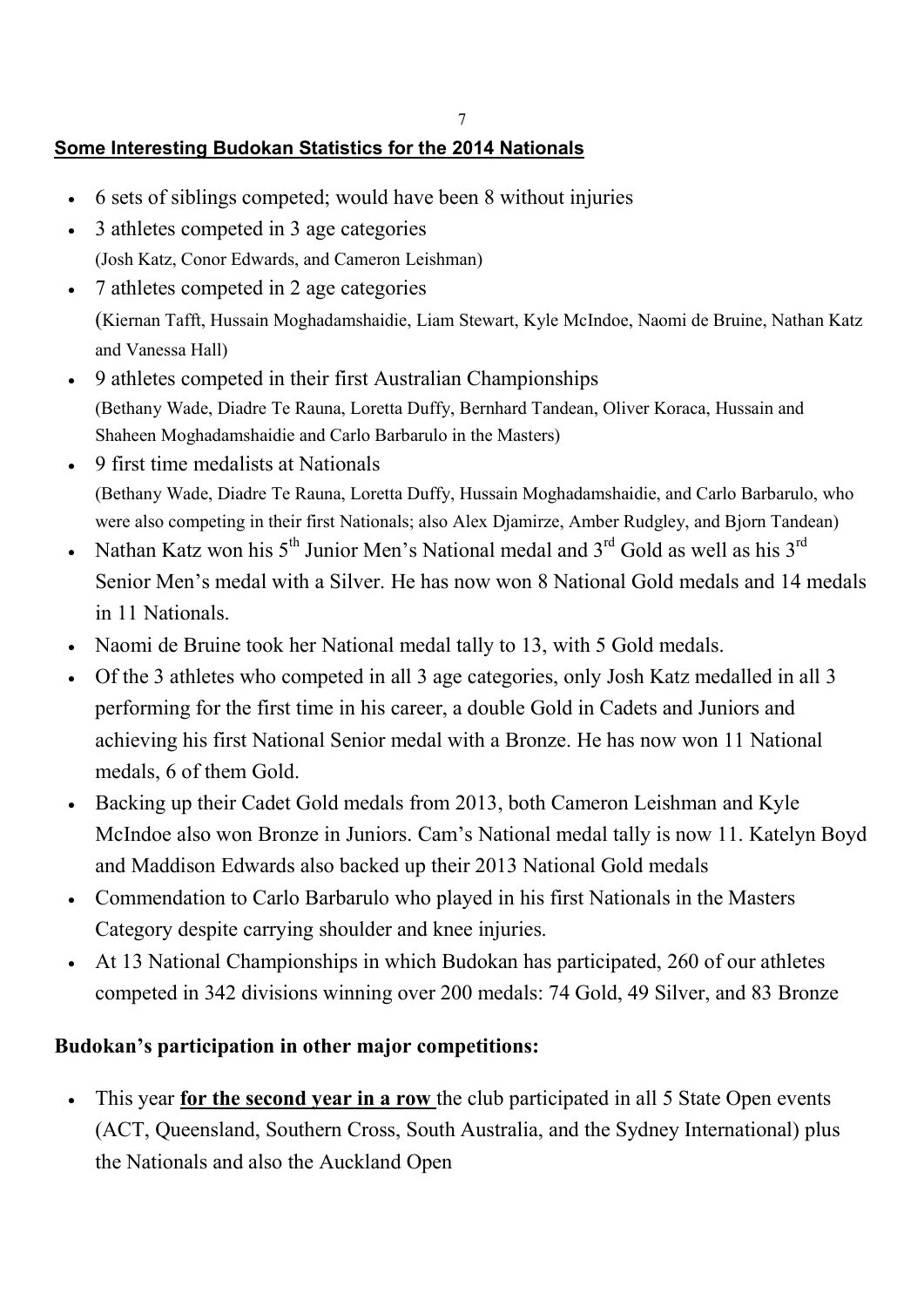- In these 7 events, we had nearly 130 athlete entries competing in about 190 divisions winning almost 120 medals (41 Gold, 31 Silver, and 45 Bronze)
- Budokan hosted its 13th MONS and Junior Boys and Girls competition for athletes turning 6 to 11 this year. It was an absolute success in every respect. Our 37 MONS and Junior Boys and Girls won 8 Gold, 10 Silver, and 5 Bronze medals as well as a number of special awards:

# In MONS:

- 1. Best Tachi-Waza (standing technique): Bianca Tandean
- 2. Best Ne-Waza (ground technique): Edan Koltai
- 3. Best Spirit: Lucy Wade

# In the In Junior Boys/Girls:

- 1. Best Tachi-Waza (standing technique): Alex Djamirze
- 2. Best Ne-Waza (ground technique): Annabelle Riechert
- 3. Player of the Day: Diadre Te Rauna with an impressive 5 Ippon wins in 5 matches.

**Our Volunteers.** We could not do what we do here without the strong and committed volunteer support from the club. Some have already been mentioned (including coaches and coaching support). Our volunteer base is enormous, from our Committee to those who support club activities and State competitions. Special mention to:

- \* Sue Leishman and Belinda McIndoe for organising interstate accommodation,
- \* Julianne and Andrew Edwards on fees and membership,

\* Marcel de Bruine, Sean Brothers, Mark Stewart, and others for operating the video camera at competitions,

\* Belinda McIndoe and Greg Tafft for coordinating our competition volunteers and building up the club with 14 NSW competition volunteers,

- \* Leon McIndoe our representative on Judo NSW's Board of Management,
- \* Dale Keogh as a BBR Kata instructor and
- \* Franz Tandean as a NSW State referee

The list is really significant and we acknowledge that the club could not achieve what it has without the wonderful support provided.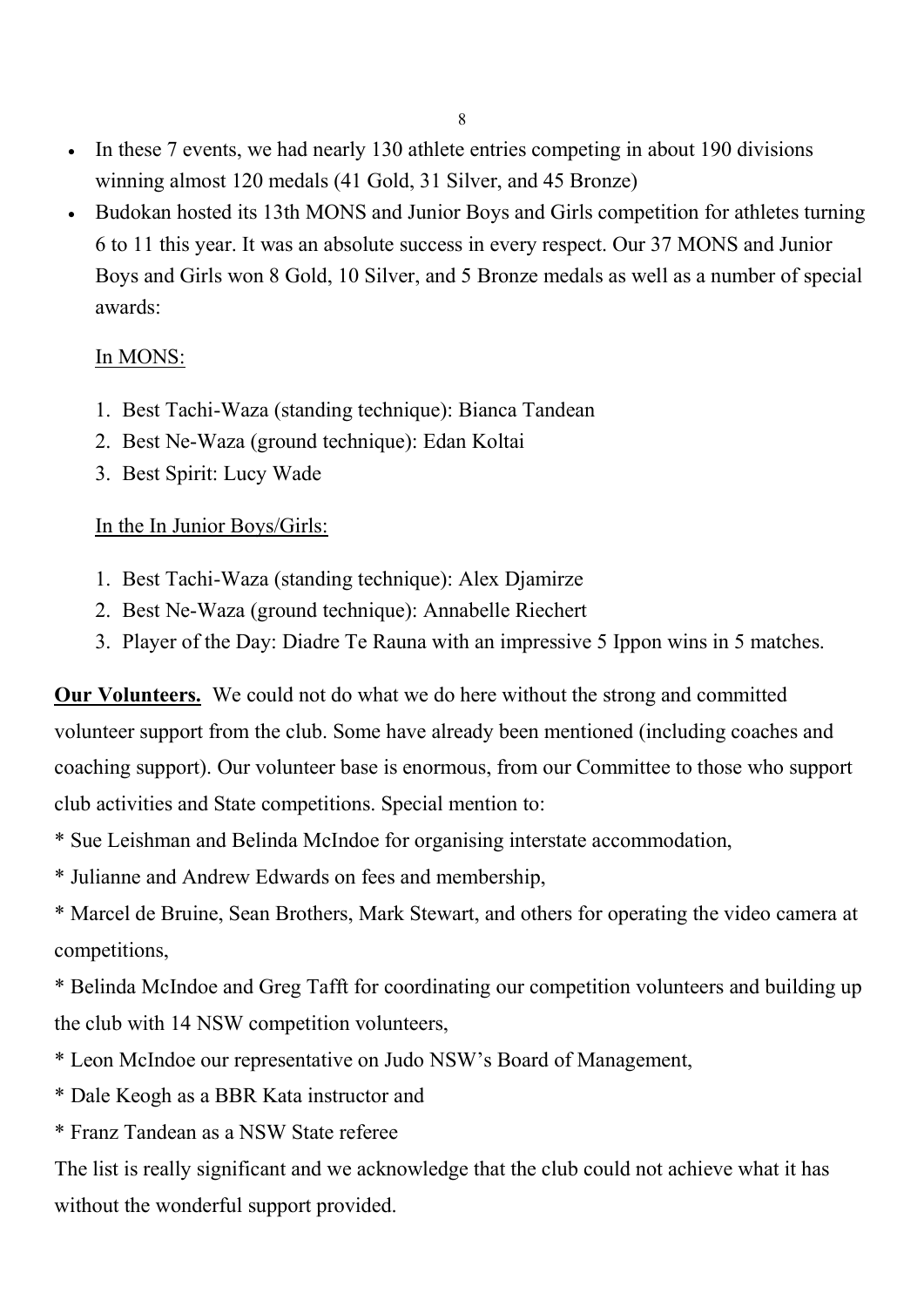Congratulations to our Coaches, Committee, volunteers and to all of you who have supported our activities this year. We are all here for our athletes; if we look after them, the sport will take care of itself.

2014 has clearly set new benchmarks for the club's achievements – we continue to improve on our participation and performance at every level of competition. Our enormous strength of character within the club's athletes, coaches, and committee continues to grow and we enjoy showcasing the fabulous and unique family support and spirit which is envied wherever the travelling Budokan circus goes.

Our strategy to build a safe but challenging transition for our MONS to Juniors through to Cadets and Seniors seems to be working well and our on-the-mat activities is where we will focus our attention next year.

Results in the Senior age categories are now quite significant with a number of representations at Senior international events and a number of matches won. Some of our athletes are now ranked highly on the Senior National Points Table for international selection and some are on the new Winning Edge High Performance Program.

With the strong feeder base sitting behind these athletes and the developmental work being done across all ages, we believe that this growth is sustainable if we all stick together and contribute to the work needed.

Budokan remains a strong and united community built on its conviction.

We are proud of the club and its achievements and it gives us great pleasure to see our athletes grow and mature as they take on new challenges which feed into their daily lives - this is ultimately the aim of Judo.

# **Budokan Awards Night 9th December 2014**

At the Budokan Annual Awards Night, the awards were presented by the club's Committee members, sponsors and special guests:

Committee: Greg Tafft, Sean Brothers, Karen Leake, Melissa Rudgley, David Colman, Peter Jennings, Kerrye and Rob Katz, new Committee member and MONS coach Andras Koltai, Club Life Member and sponsor Dale Keogh, outgoing Committee member and Website sponsor

 $\overline{Q}$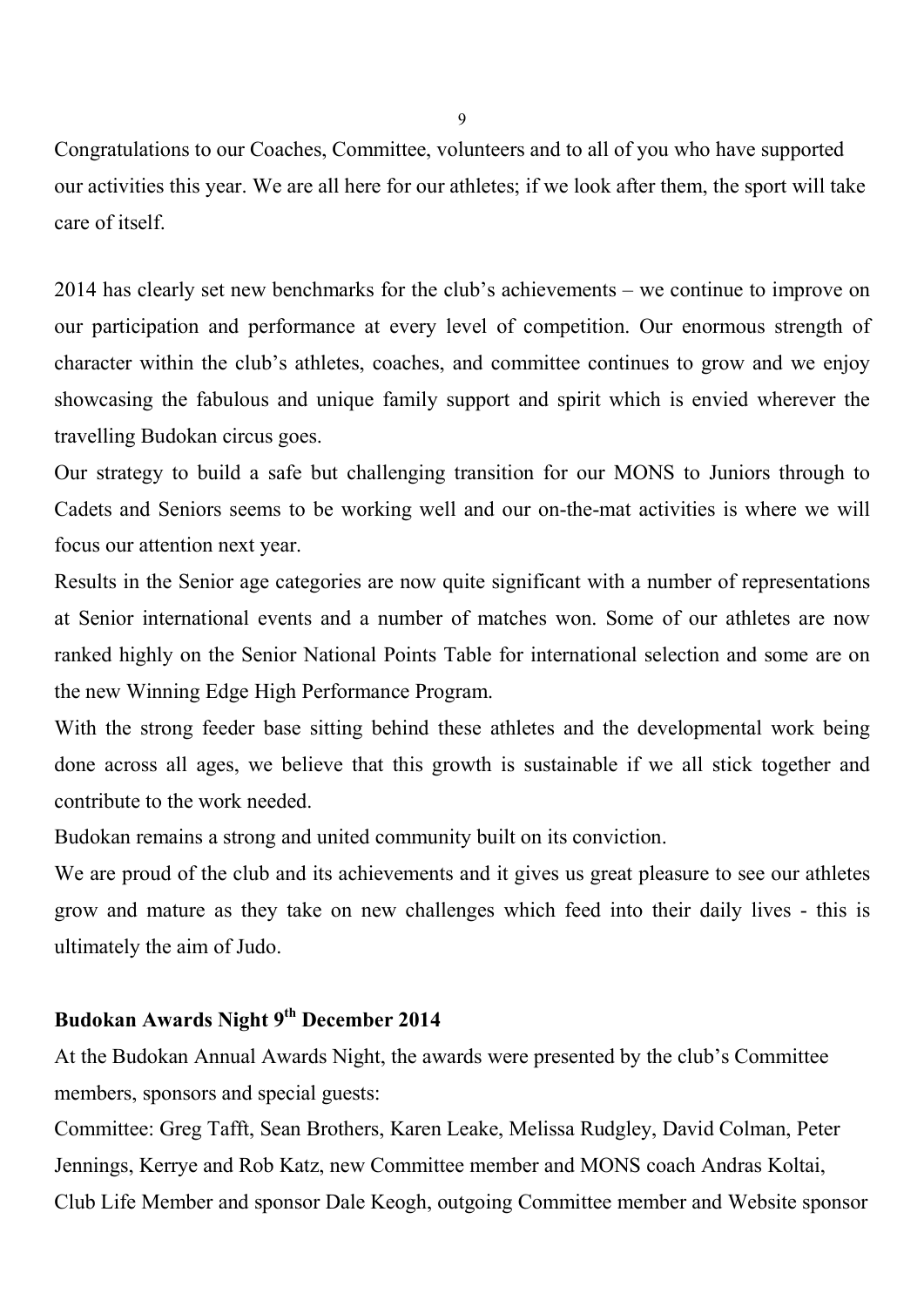Guido Scholtz; special guest Lynne Sandri, Coaches Cathy Roach, Carlo Barbarulo, Franz Tandean, and NSW Board of Management member Leon McIndoe.

A message to the club's athletes from the coaches at the 2014 Awards Night:

- *Our aim is to provide you with the most challenging and effective training environment that we can. By doing this we hope that you can achieve whatever goals you set yourself so that you become more focused in your daily lives.*
- *Before 2015 comes upon us you need evaluate your goals and develop and implement a plan to reach them – we can help you with this, but ultimately only one person can do the work on the mat to give you the best chance to reach those goals, and that is you.*
- *Tonight celebrates all of your achievements regardless of whether you win an award or not. This is a very high-achieving club with a number of international representatives, 8 National Champions and 28 National medalists.*
- *If you are one of them, we will continue to help you improve and reach higher goals. If you aren't yet one of them and that's what you ultimately want, we will help you get there. We congratulate you for being part of the challenge and for making this club so great.*

Rob and Kerrye Katz Budokan Judo Club Coaching Coordinators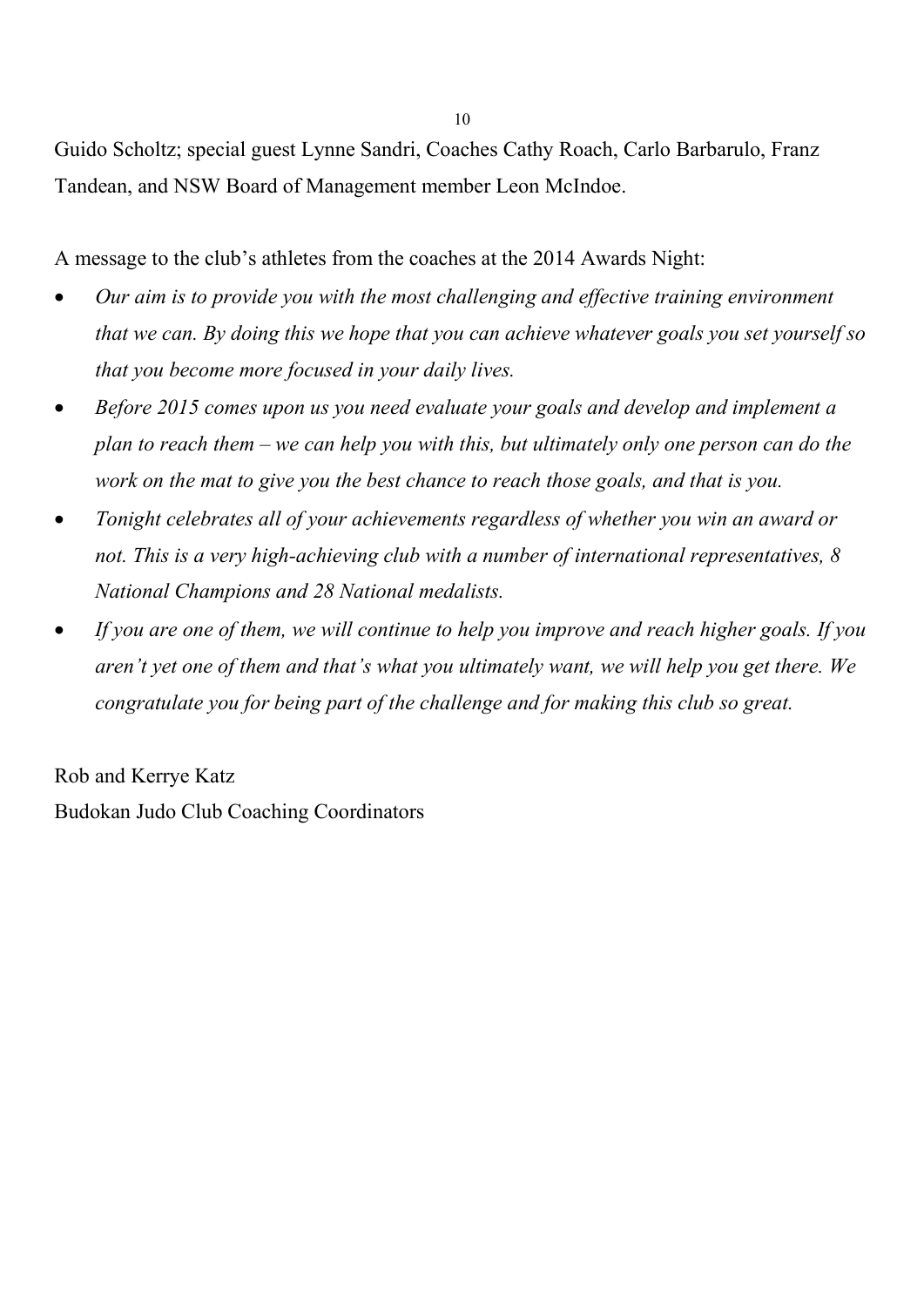# **THE 2014 BUDOKAN JUDO CLUB AWARDS**

#### **Criteria for selection of recipients for annual awards:**

For all awards, Judoka must have been a member of the club for a minimum period of four months and with the exception of the Beginner Awards, have competed in tournaments

#### **1. Awards for Improvement**

**Improvement Awards are selected on the basis of: consistent attendance, attitude to training, and showing noticeable improvement both at training & competition.** In 2008, we separated the Junior Improvement Award into two new separate U/13s and U/16s Junior Improvement Awards. In 2010 these were renamed U/14s and Cadets (U/17s) to align with the new age Categories. In 2011 the 14s category was again split to separate the new Junior (U/12s) Boys and Girls and Senior (U/15s) Boys and Girls. The MONS award age group also changed in 2011 to U/9s.

| <b>MONS Winner 2014:</b>             | <b>JOSH KING</b>                         |
|--------------------------------------|------------------------------------------|
| <b>Junior Boy/Girl Winners 2014:</b> | <b>BETHANY WADE &amp; ALEX DJAMIRZE</b>  |
| <b>Senior Boy/Girl Winners 2014:</b> | <b>BJORN TANDEAN &amp; LORETTA DUFFY</b> |
| <b>Cadet Winners 2014:</b>           | <b>CONOR EDWARDS &amp; KIERNAN TAFFT</b> |
| <b>Senior Winner 2014:</b>           | <b>CAMERON LEISHMAN</b>                  |

#### **2. Awards for Encouragement**

**Encouragement Awards are selected on the basis of: consistent attendance, attitude to training, performance in competition, and potential for future success in higher level competition.** In 2008, as for the Junior Improvement Award, we separated the Junior Encouragement Award into two new separate U/13s and U/16s Junior Encouragement Awards. In 2010 these were renamed U/14s and Cadets (U/17s) to align with the new age Categories. In 2011 the 14s category was again split to separate the new Junior (U/12s) Boys and Girls and Senior (U/15s) Boys and Girls. The MONS award age group also changed in 2011 to U/9s.

| <b>Senior Winner 2014:</b>           | <b>KYLE McINDOE</b>                                   |
|--------------------------------------|-------------------------------------------------------|
| Cadet Winners 2014:                  | <b>RACHELLE DUFFY&amp;</b><br><b>LACHLAN BROTHERS</b> |
| <b>Senior Boy/Girl Winners 2014:</b> | <b>SASKIA BROTHERS &amp;</b><br><b>OLIVER KORACA</b>  |
| <b>Junior Boy/Girl Winner 2014:</b>  | <b>SAMIR ASHTON</b>                                   |
| <b>MONS Winner 2014:</b>             | <b>MELIA RIECHERT</b>                                 |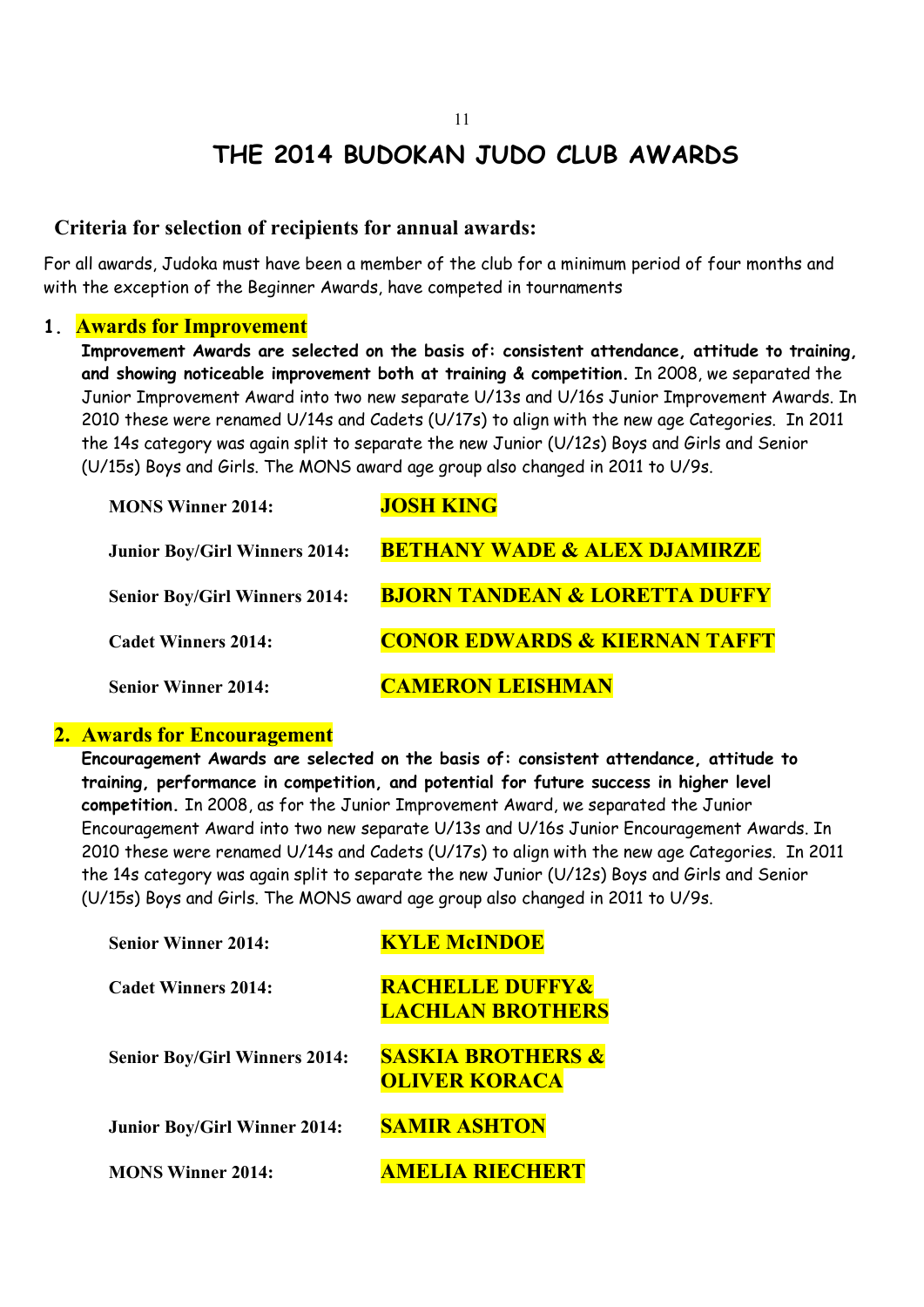#### **3. Beginner's Award**

Beginners Awards are selected on the basis of: consistent attendance, attitude to training and learning, and putting in a strong effort in all club activities.

In the past, the Award could go to a Junior or a Senior, male or female. In 2004, we introduced a Senior, Junior and MONS Beginner Award:

| <b>MONS Winner 2014:</b>   | <b>CROSBY PEAKE</b>   |
|----------------------------|-----------------------|
| <b>Junior Winner 2014:</b> | <b>EMMA LEISHMAN</b>  |
| <b>Senior Winner 2014:</b> | <b>FADI MARKABOUI</b> |

#### **4. Outstanding Performance at a Grading**

Another special award, which was introduced in 2005, and awarding it depends on the standard of grading performed each year. It will only be awarded where it is really deserved. We have decided to award this year's trophy in recognition of the performance at their aradina to:

#### **Winner 2014: BERNHARD TANDEAN**

### **5. Awards for Best Attendance**

Attendance Awards are selected purely on the basis of attendance as recorded on the Training Session Attendance Sheets. Award for attendance at the Wednesday night MONS session is being introduced this year.

| <b>Senior Session:</b> |                     |
|------------------------|---------------------|
| <b>Winner 2014:</b>    | <b>LIAM STEWART</b> |
|                        |                     |
| <b>Junior Session:</b> |                     |
| <b>Winner 2014:</b>    | <b>ZACH COLMAN</b>  |
| <b>MONS Session:</b>   |                     |
| Winner 2014:           | <b>FRANCIS PARK</b> |

### **6. The John Sandri Judo Spirit Award**

An award introduced in 2004, the Judo Spirit Award is selected on the basis of: spirit of participation in all activities and in particular the spirit and heart shown during competition. The Award could go to a Junior or a Senior, male or female. In 2010, to commemorate the sad passing of one of our club family members, John Sandri, we renamed this Award, the "John Sandri Spirit Award"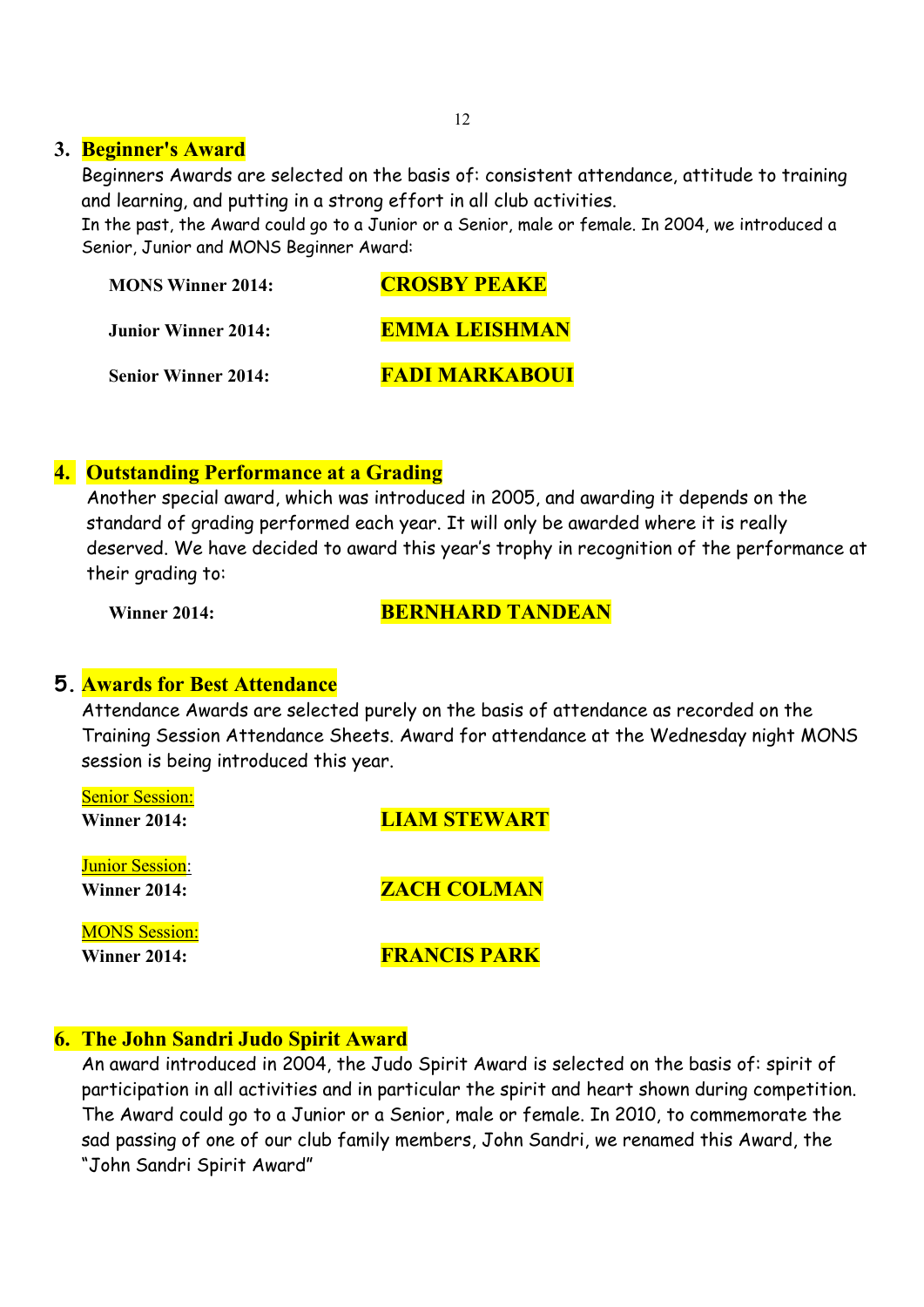We have 2 recipients for this award. The first recipient has only been in the club for 2 years. His son is in the MONs group and because his skills were easily recognised, we asked that he assist us in the Senior Sessions. Despite some significant injuries, he is still a hard trainer and a strong partner for the Seniors. He even elected to compete in the Masters at Nationals and was the only Masters competitor who trained through the whole Senior State Squad. At the Nationals he competed with spirit including against a much heavier opponent and won a Silver medal. His popularity is displayed by many club members supporting his competition at the Nationals when they had their own competition to worry about. He is a fine role model and has been a great supporter for the club, including making his great pizza business accessible to the club.

The other recipient of the Spirit Award has been a National Team member winning an Oceania Gold medal and competing at the Cadet Worlds. As a Junior last year and early this year she medalled in a number of State Opens and last year was in the medal rounds at Nationals in Juniors and Seniors. This year she suffered quite a horrific ankle injury in the last couple of weeks before the Nationals and despite surgery and wearing a boot, provided coaching support to our athletes at the Nationals, and also at every other competition since. She had to put off her Black Belt grading in June because of the injury and as mentioned before, only recently passed her Sho Dan Black Belt with a very good grading performance. She is also a great supporter of the club. The John Sandri Spirit Awards this year go to:

### **Winners 2014: AMBER McINDOE & CARLO BARBARULO**

### **7. MONS (U/9s) Award**

Under 9 years ("Mons") Awards (changed from U/10 in 2011) are selected on the same basis of the Beginners Award criteria plus participation, results, and spirit in competition.

| <b>Boys' Runner Up 2014:</b> | <b>EDAN KOLTAI</b>       |
|------------------------------|--------------------------|
| <b>Boys' Winner 2014:</b>    | <b>JAKOBI HERRICK</b>    |
| Girls' Runner Up 2014:       | <b>ANNALIESE EDWARDS</b> |
| Girls' Winner 2014:          | <b>BIANCA TANDEAN</b>    |

 Recipients of the following awards are selected purely against a pre-set points criteria, whereby points are allocated for  $1<sup>st</sup>$  to  $3<sup>rd</sup>$  placings in most competitions, and for lesser rankings in higher level competitions: Best Senior Man, Senior Woman, Junior (or Young) Man and Junior (or Young) Woman, Junior Shonen (U/16) which changed in 2010 to Cadets or U/17 Boys and Girls; and Yonen (U/13) which changed in 2010 to U/14s, and in 2011 to Junior U/12 & Senior U/15 Boys and Girls. Points allocated vary according to the level of competition ranging in increasing importance from PCYC, to State, to National, to International events.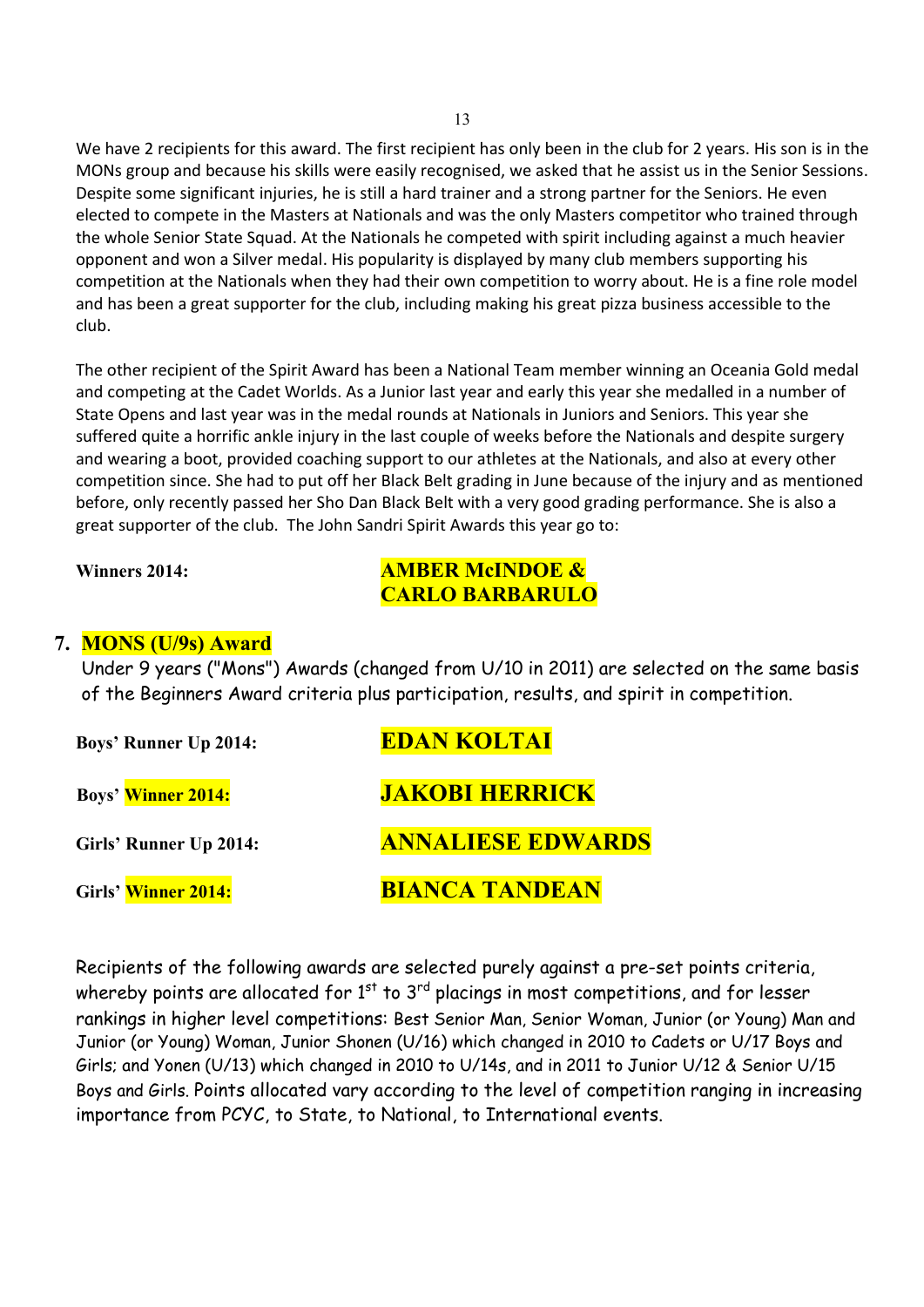**8. Awards for Best Junior Boys and Girls (To 11 years old in 2014)** 

| <b>Junior Girls' Runner Up 2014:</b> | <b>ANNABELLE RIECHERT</b> |
|--------------------------------------|---------------------------|
| Junior Girls' Winner 2014:           | <b>BETHANY WADE</b>       |
| <b>Junior Boys' Runner Up 2014:</b>  | FINN TAFFT                |
| Junior Boys' Winner 2014:            | <b>DIADRE TE RAUNA</b>    |

**9. Awards for Best Senior Boys and Girls (To 14 in 2014)** 

| Senior Girls' Runner Up 2014:       | <b>AMBER RUDGLEY</b>                                            |
|-------------------------------------|-----------------------------------------------------------------|
| Senior Girls' Winner 2014:          | <b>MADDISON EDWARDS</b>                                         |
| Senior Boys' Runner Up 2014:        | <b>XAVIER TAFFT</b>                                             |
| Senior Boys' Winner 2014:           | <b>BJORN TANDEAN</b>                                            |
| 10. Awards for Best Cadet           | (To 17 in 2014)                                                 |
| <b>Cadet Girls' Runner Up 2014:</b> | <b>RACHELLE DUFFY</b>                                           |
| Cadet Girls' Winner 2014:           | <b>KATELYN BOYD</b>                                             |
| <b>Cadet Boys' Runner Up 2014:</b>  | <b>KYLE McINDOE</b>                                             |
| Cadet Boys' Winner 2014:            | <b>JOSH KATZ</b>                                                |
|                                     | 11. Awards for Best Junior Woman and Junior Man (To 20 in 2014) |
| <b>Junior Man Runner Up 2014:</b>   | <b>NATHAN KATZ</b>                                              |
| Junior Man Winner 2014:             | <b>JOSH KATZ</b>                                                |
| <b>Junior Woman Runner Up 2014:</b> | <b>AMBER McINDOE</b>                                            |
| Junior Woman Winner 2014:           | <b>NAOMI de BRUINE</b>                                          |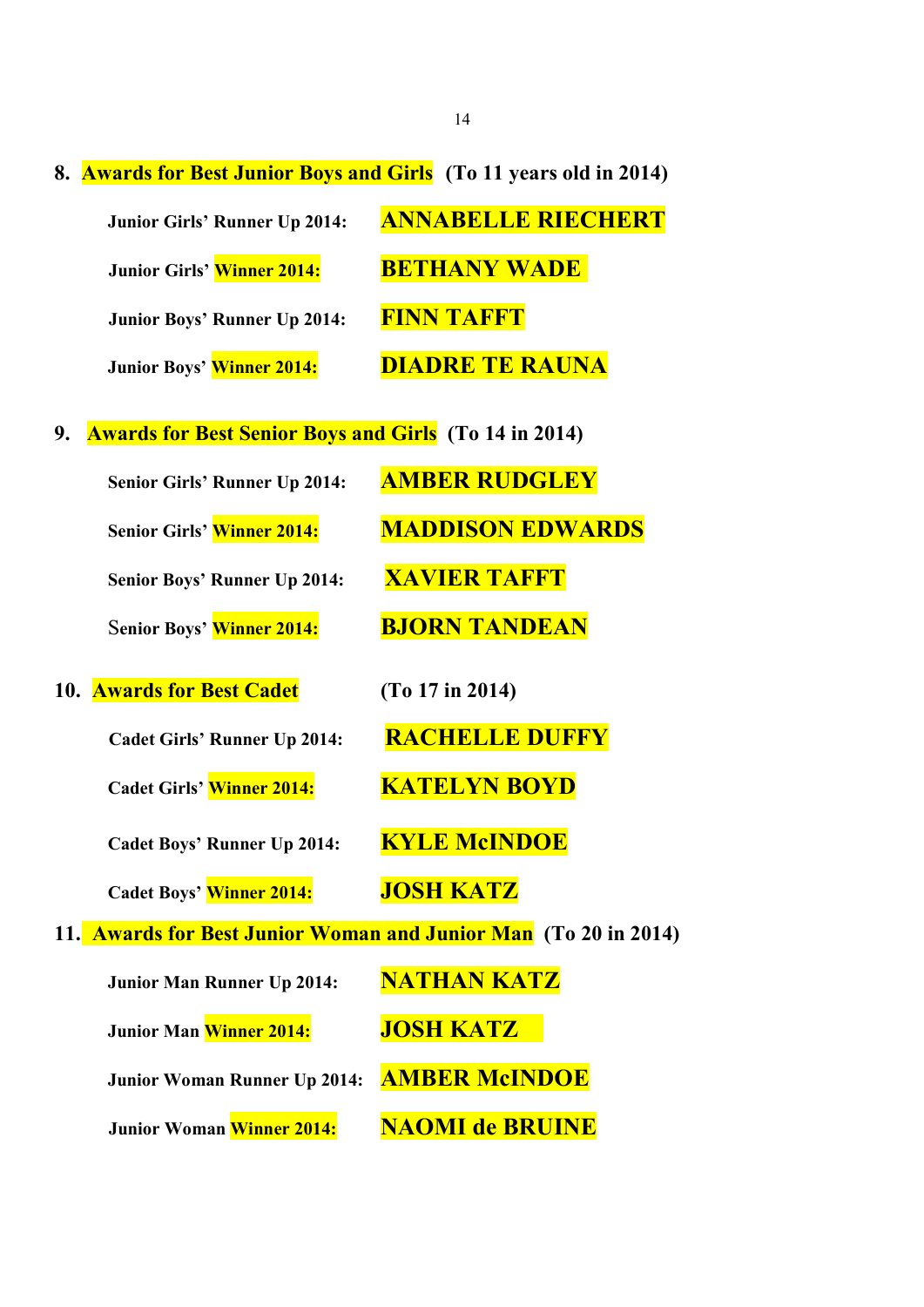#### **12. Awards for Best Senior**

| <b>Senior Woman Runner Up 2014:</b> | <b>NAOMI de BRUINE</b> |
|-------------------------------------|------------------------|
| <b>Senior Woman Winner 2014:</b>    | <b>VANESSA HALL</b>    |
| <b>Senior Man Runner Up 2014:</b>   | <b>JOSH KATZ</b>       |
| <b>Senior Man Winner 2014:</b>      | NATHAN KATZ            |

#### **13. Coaches Awards for Junior or Senior Judoka**

The Coaches' Award is selected for overall spirit in all aspects of Judo. The Award could go to a Junior or a Senior:

For only the third time in 14 years we have two recipients of this award. One is the youngest recipient that we have seen fit to present this award but well deserving nonetheless. The other has had the year of his life in competition Judo.

So, to the first winner, despite his tender age, this athlete has an incredible work ethic on the mat. He is a quiet machine who has been acknowledged by coaches across many clubs. His efforts were recognised by the State Coaches this year in winning the Junior Coaches award for the NSW Team. Winning a Bronze at the Nationals and competing in every available event, in the process beating the National Champion in Shoalhaven, this athlete is like a sponge who just wants to learn and improve. After the Junior Session is finished, he often sits and watches the Senior session; he took time off school to watch the Oceania Open and support the club's athletes, and he shows a unique friendship and camaraderie toward the club mates against whom he competes. We have seen him win matches and then become openly upset because one of his club-mates was hurt in the process. This is what Judo is all about.

The other recipient of this award has had a magnificent year in competition and displays a humble and mature approach to Judo, school and life in general, quite beyond his years. This athlete trains to the point that he has to be slowed down. He sets goals and follows a disciplined path to reach them. Highlights this year include winning his third consecutive back-to-back Cadet and Junior Men Gold medal at Oceania, that's 6 OJU Gold medals. He performed for the first time in his career, a double Gold in Cadets and Juniors at Nationals and achieved his first National Senior medal with a Bronze and his first representation in a Senior National Team. At 16 and still a Cadet, he has now won 11 National medals, 6 of them Gold. He regularly competes in 3 age categories and won every State Open this year including the ACT Open and Sydney Open in the Senior age category. He helps with the Junior Sessions, is a pleasure to coach and can look forward to a great future as an international competitor. The 2 recipients of the Coaches Award are:

# **Winners 2014: DIADRE TE RAUNA & JOSH KATZ**